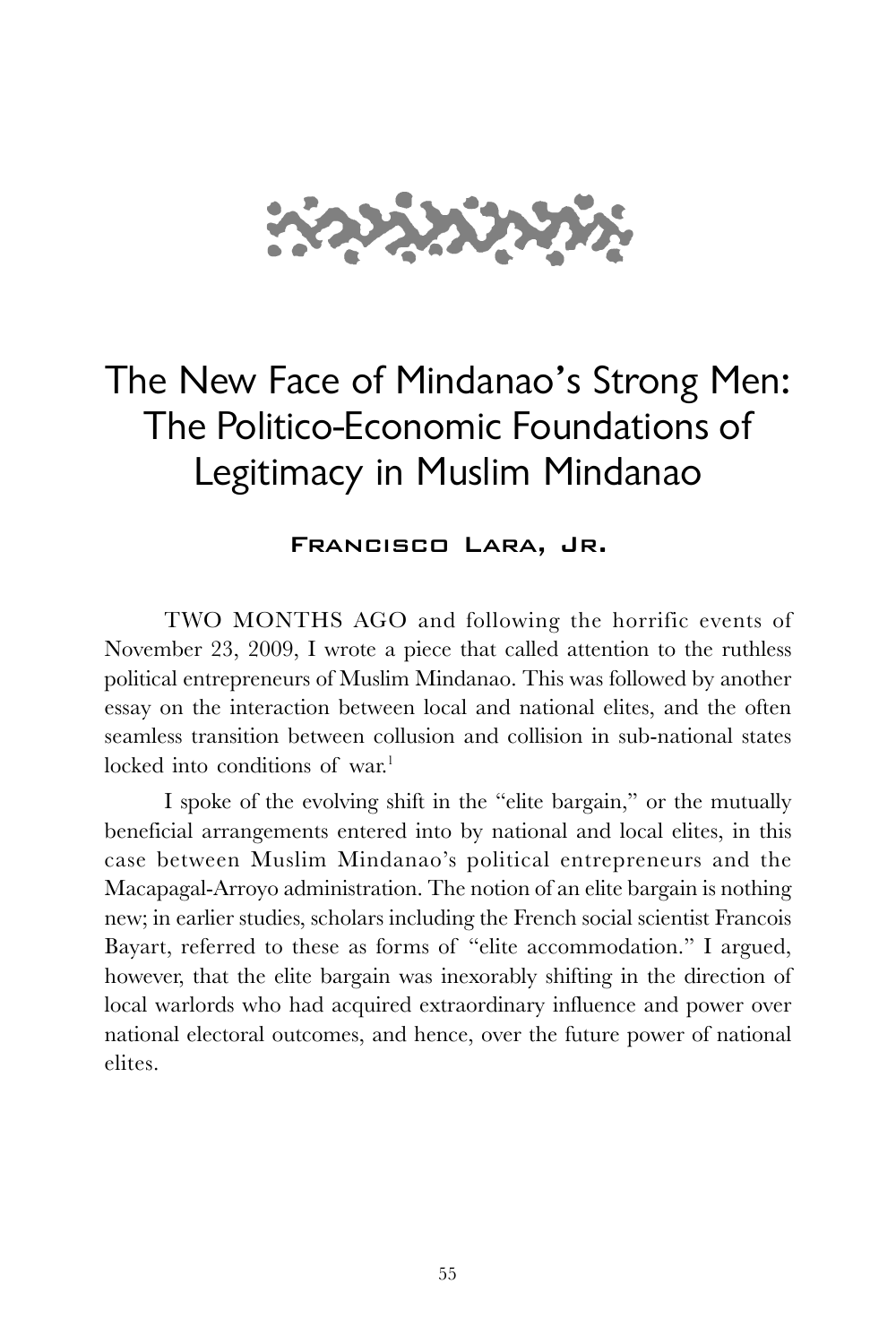These two essays landed in the national dailies, in editorials and commentaries, and other media outlets. Yet very little evidence was provided to support the argument posed in these short think-pieces. This paper seeks to fill this gap by providing some empirical evidence to support the claims made in those essays, and offer a few suggestions on what can be done to begin changing these conditions.

#### Why was there so much conflict at the post-conflict moment?

In the abovementioned essays I had argued that the Maguindanao massacre was a manifestation of the shift in politico-economic sources of violence and conflict in Muslim Mindanao. It signified the emergence of new-type warlords whose powers depend upon their control of a vast illegal and shadow economy and an ever-growing slice of internal revenue allotments (IRA). Both factors induced a violent addiction to political office.

Mindanao's "local strong men" were an essential component of the central state's efforts to extend its writ over the region. The elite bargain was built upon the state's willingness to eschew revenue generation and to grant politico-military dominance to a few Moro elites in exchange for the latter providing political thugs and armed militias to secure far-flung territories, fight the communists and separatists, and extend the administrative reach of the state.

However, the economic foundations of the elite bargain have changed since then. Political office has become more lucrative because of the billions of pesos in IRA remittances that electoral victory provides. The "winner-takes-all" nature of local electoral struggles in Muslim Mindanao also means that competition is costlier and bloodier. Meanwhile, political authority may enable control over the formal economy, but the bigger prize is the power to monopolize or to extort money from those engaged in the lucrative business of illegal drugs, gambling, kidnap-forransom, gun-running, and smuggling, among others. These illegal economies and a small formal sector comprise the "real" economy of Muslim Mindanao.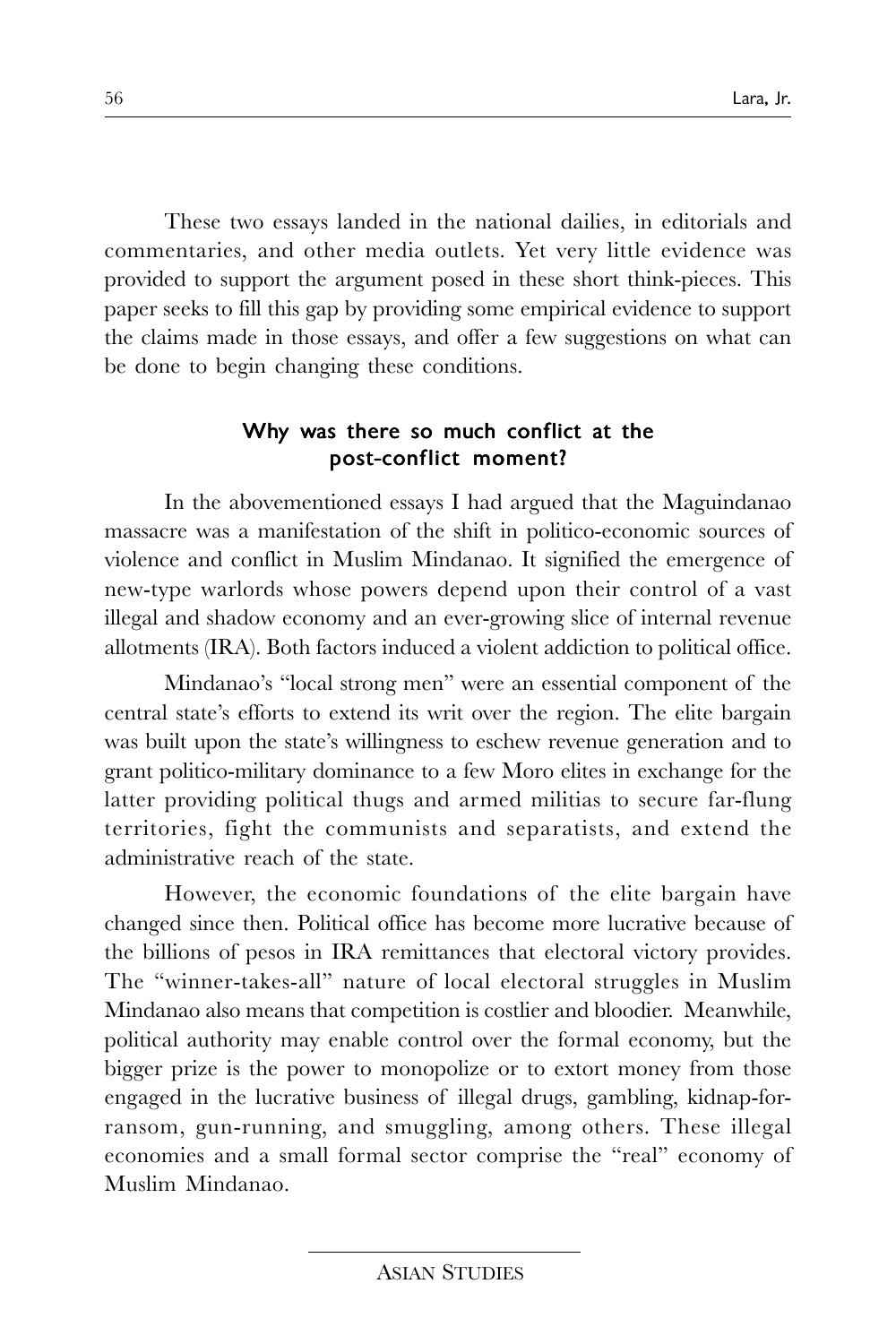These arguments were initially revealed a year before the massacre in a research paper, Inclusive Peace in Muslim Mindanao: Revisiting the Dynamics of Conflict and Exclusion, which I co-authored with Phil Champain of the UK-based peace-building organization International Alert (IA). The study was based on earlier work done by IA in Muslim Mindanao, on my own doctoral field work in the region, and an analysis of descriptive statistics on the nature of growth in the region. Both sought to explain the foundations of the political economy of the conflict in Mindanao.

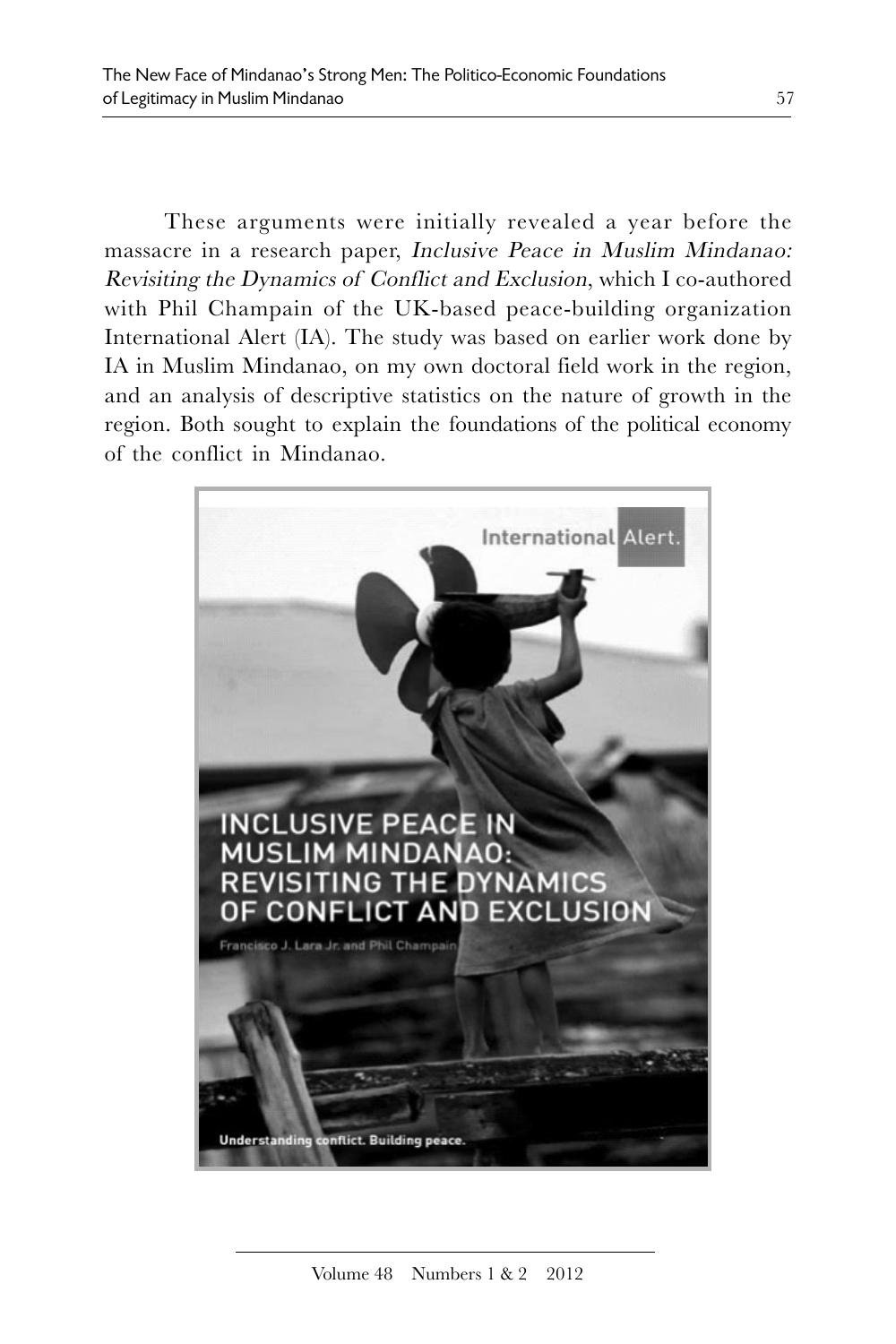My own objective was to discover the politico-economic foundations of legitimacy, or how the power and authority of local elites drew from the underlying foundations of economic and political power in Muslim Mindanao. This meant uncovering the "real economy" of the region. It also required a process of mapping out how local leaders entered into "bargains" with local citizens, as well as with national political elites.

My study was based on a single paradox that I felt had not been adequately addressed by earlier studies of conflict in the region. Why was there so much conflict in the post-conflict moment? This in turn was prompted by my own dissertation puzzle – if political legitimacy was crucial for state and peace building, why had legitimate self-rule under an autonomous and devolved political authority, i.e., the ARMM, failed to contain violence and conflict?

Data from a study undertaken by Asia Foundation, and the 2005 UNDP-funded HD Study of Mindanao and Conflict provided the facts behind the puzzle. Mindanao scholars such as James Kamlian, Abhoud Lingga, and Mochtar Matuan confirmed the rise in inter- and intra-clan and tribal conflict in the period immediately following the 1996 final peace agreement (Figure 1).

#### Exclusionary political economy

In the study published by International Alert, Champain and I argued that the sources of unrest were rooted in the nature of Mindanao's exclusionary economy. Muslim Mindanao was being geographically and socially excluded from the fruits of national economic growth. The region was undergoing similar patterns of exclusion comparable with striferidden Aceh in Indonesia and are validated by data on expected life at birth (ELB), poverty incidence, infant mortality, and percentage of unemployment (Table 1).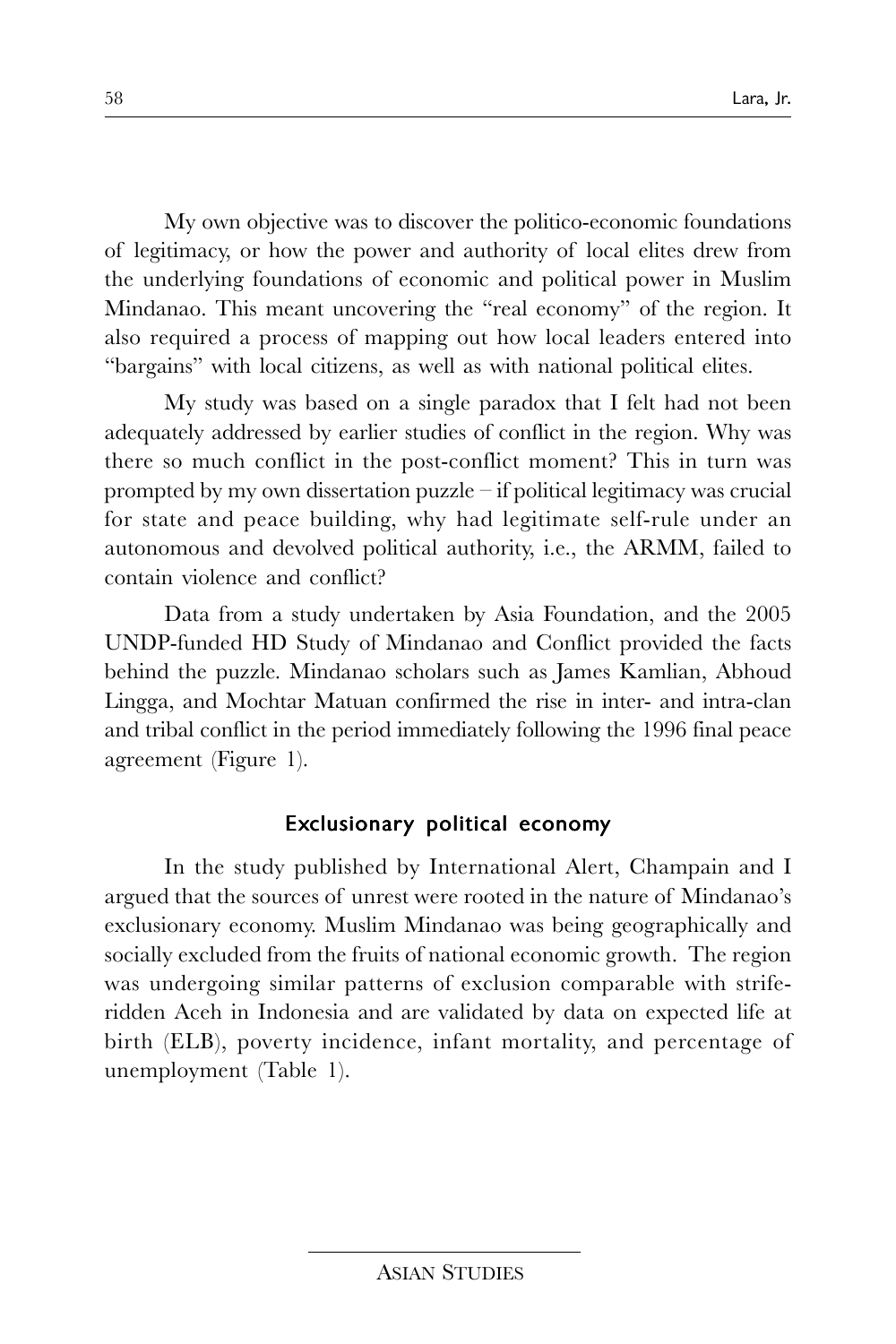

**FIGURE 1** Increase in rido incidence after 1986 peace agreement: Kamlian 2007

TABLE 1: Comparative human development indicators: Aceh and Muslim Mindanao, WB 2007, UNDP 2005

| Province/<br>Country | ELB      | Poverty         | Infant<br>Mortality<br>$(\text{per } 000)$ | Percentage<br>o f<br>Unemployed |
|----------------------|----------|-----------------|--------------------------------------------|---------------------------------|
| Aceh                 | 55 years | $26\%$          | 42 infants                                 | $99\%$                          |
| Indonesia            | 67 years | $17\frac{0}{0}$ | 35 infants                                 | $12.5\%$                        |
| <b>ARMM</b>          | 52 years | $45\%$          | 55 infants                                 | $56\%$                          |
| Philippines          | 71 years | $36\%$          | 49 infants                                 | $10\%$                          |

But this was not the whole picture. We also pointed out that in the few instances when growth was indeed occurring in the region – the sources of that growth were based on unsustainable sources, i.e., from election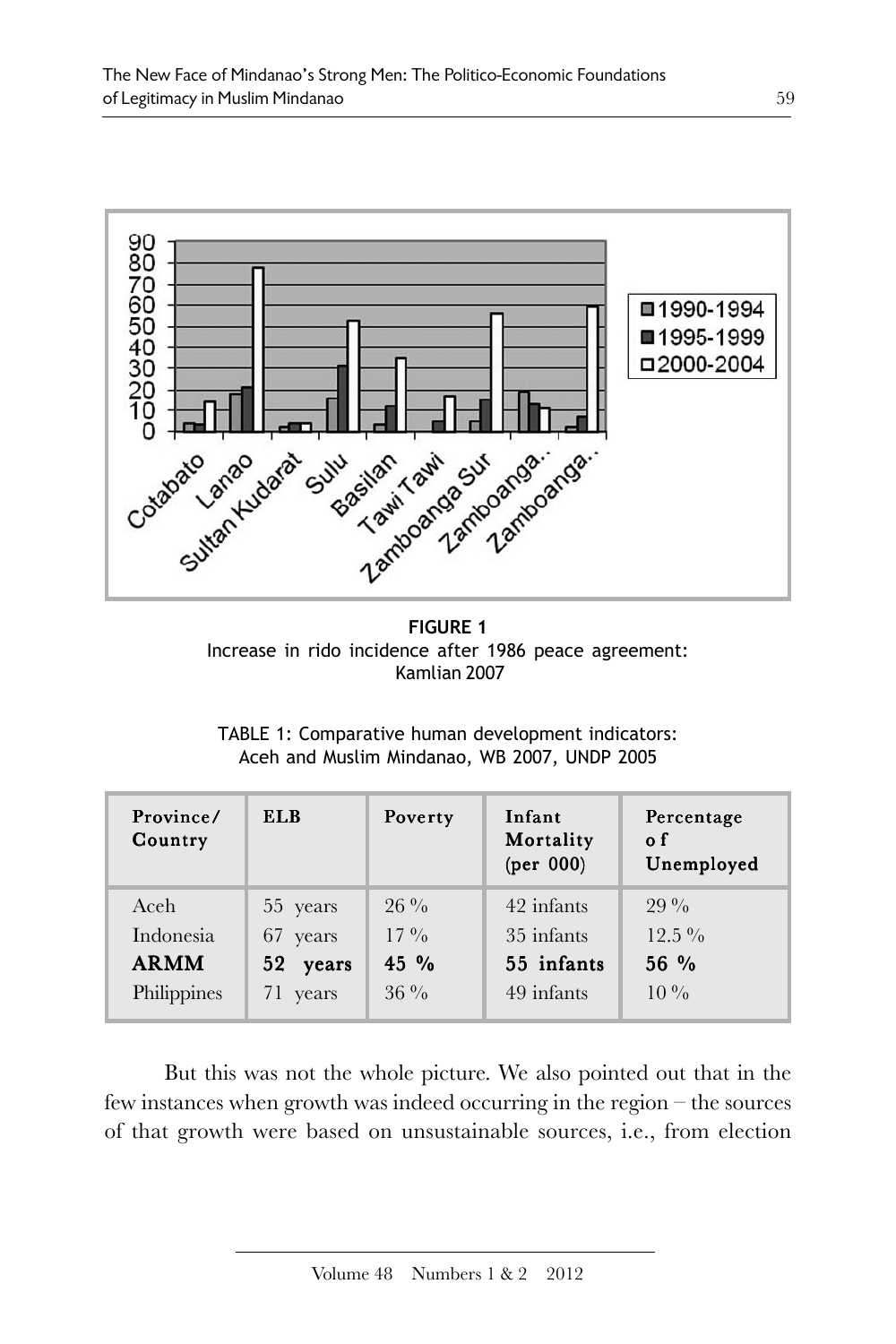spending and reconstruction assistance. Previous election years such as 1998 and 2004, and the post-war reconstruction beginning in 2002 saw the most rapid increases in gross regional domestic product. Growth did not emerge from agriculture or natural resource extraction. GVA in agriculture, according to Mindanao Economic Development Council (MEDCO) statistics, remained low and investors were steering away from investing in mining, manufacturing, and agribusiness activities because of the conflict in the region.

This sort of growth is further confirmed when one uncovers another puzzle which I stumbled upon in my own research studies – why were tax revenues growing in the ARMM in the midst of conflict? I came upon these figures while gathering tax data from the five major revenue district offices in the region.

Those taxes came from tax remittance advice, which accounted for more than 70% of the increase in collections – or taxes deducted from incomes of infrastructure-building contractors by the BIR Large Taxpayers



FIGURE 2 GRDP Growth Rates : ARMM vs Philippines (1997-2007, NEDA)

ASIAN STUDIES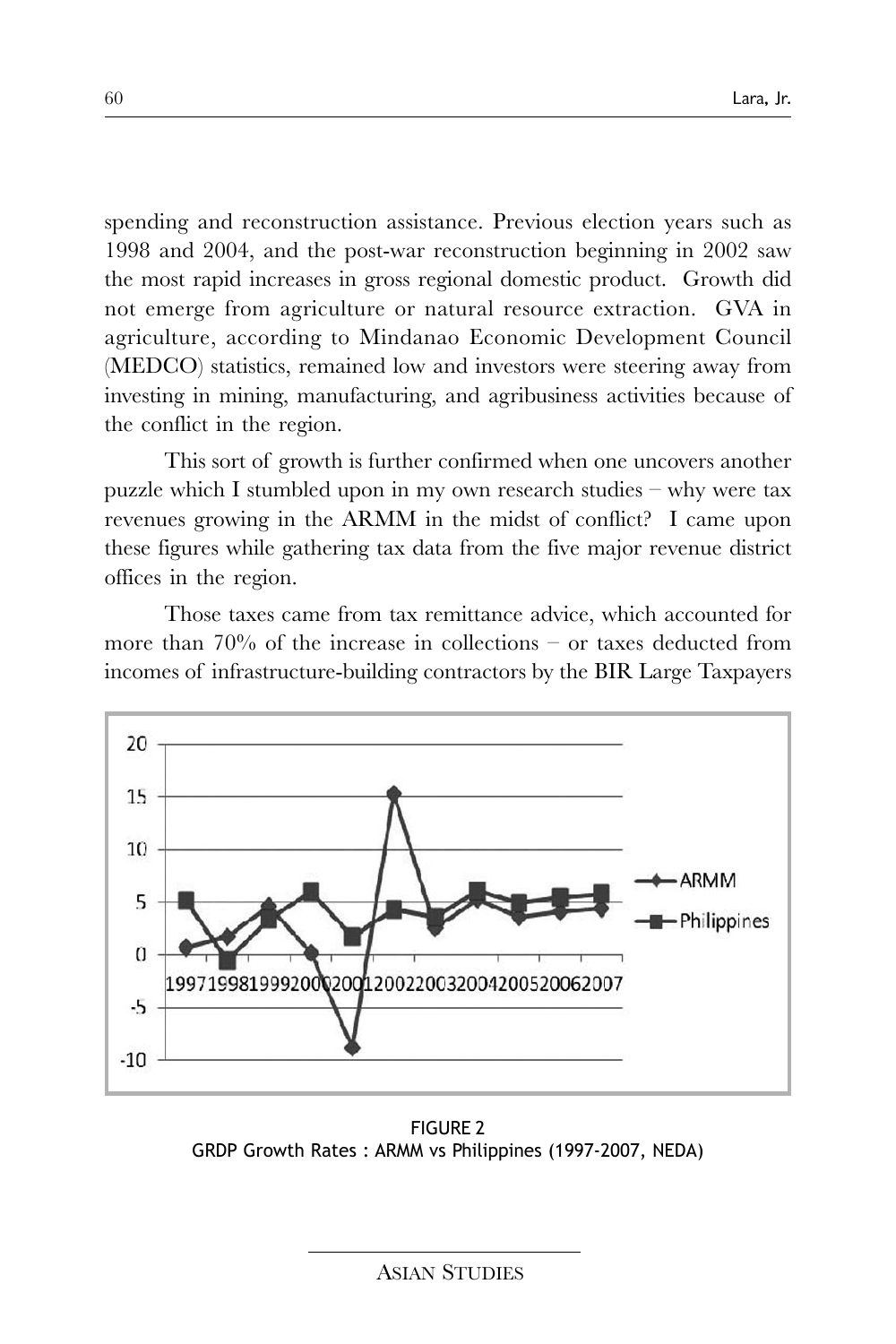Office. Was it possible that revenue generation, a key indicator of success in any state building project, relied on the two-stage process of violence and reconstruction that was a feature of conflict?

I rechecked my facts and saw the same happening in other regions of the country – in Bicol, for example, where successive typhoons had produced destruction and dislocation and a paradigmatic increase in tax collections. From these I concluded that war and destruction had indeed become a necessary instrument in state building, as Charles Tilly suggested more than three decades ago. It had become, for all intents and purposes, a distinctive feature of sub-national state building in Mindanao.

From these facts it was easier to move forward in analyzing how political legitimacy and authority was constructed in the region.

### Informal economy in Muslim Mindanao

Analysis of the "real" economy of Muslim Mindanao indicates that this economy was not actually "formal" in nature. The formal economy flowed from investments and spending in the civil service through internal revenue allotments (IRA), foreign and state-funded reconstruction projects, development aid, and a little agribusiness and fishery. They helped secure some credibility and legitimacy among some communities who benefited from these projects. In the main they were essential in gaining credibility from other stakeholders, most of whom were development and aid agencies, bilateral and multilateral donors, the Islamic world and the OIC, and the diplomatic posts.

The role of internal revenue allotments (IRA) as a motor of the local economy is indeed apparent, but the role of IRAs as political inducement is crystal clear. Despite the absence of revenues and the lack of any palpable signs of economic or social development, IRA remittances continued to flow into the ARMM and its warlord leaders. This is underscored by the rapid increase in government consumption expenditures in Muslim Mindanao, compared with the rest of Mindanao (Figure 3).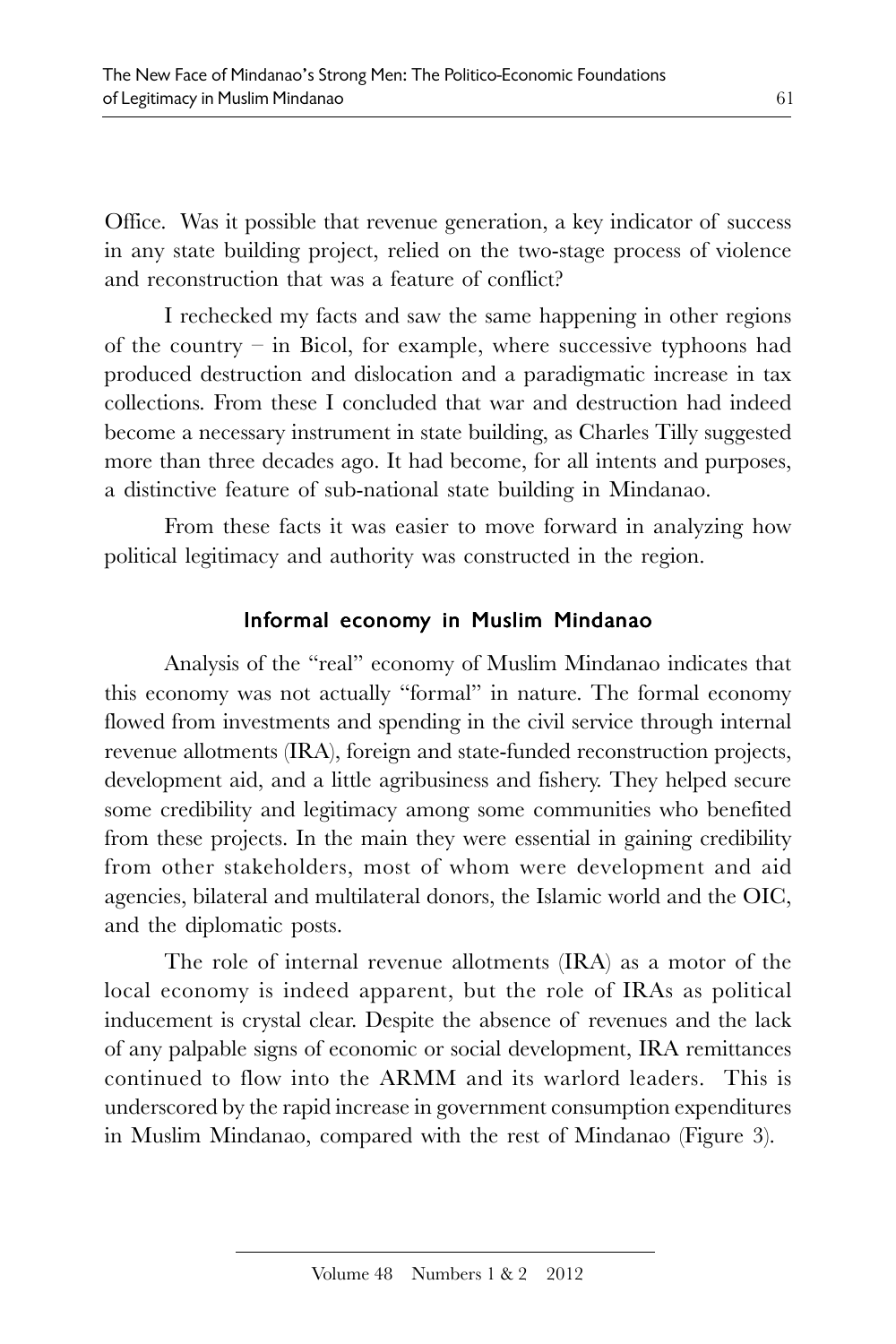

**FIGURE 3** GCA Expenditures: ARMM vs. Mindanao (1999-2006)

Indeed, most of the real economy in the ARMM was of the informal type. Investigating that informal, shadow, hidden, illegal, underground, or third economy – whatever you want to call it – became a critical aspect in uncovering the politico-economic foundations of the power of clans and their warlords.

I studied the drug and arms trade – the most lucrative sources of illicit bounty from a region that was only part of the Philippines in name and location. While doing field work I also came across a whole range of illegal activities. These included pearls, gems, pirated discs, cross-border smuggling, most of which were treated as livelihoods, a few of which can be deadly and pernicious – KFR, carjacking, guns for hire.

The interplay between the formal and informal economy pointed to the real sources of economic and political power. A formal economy, from the civil service, reconstruction, aid, and a little agribusiness, became sources of credibility and legitimacy to stakeholders external to the region – development and aid agencies, diplomatic posts, financial agencies, etc. However, it was the underground economy, founded and controlled from within the structure of the clan, that really provided the legitimacy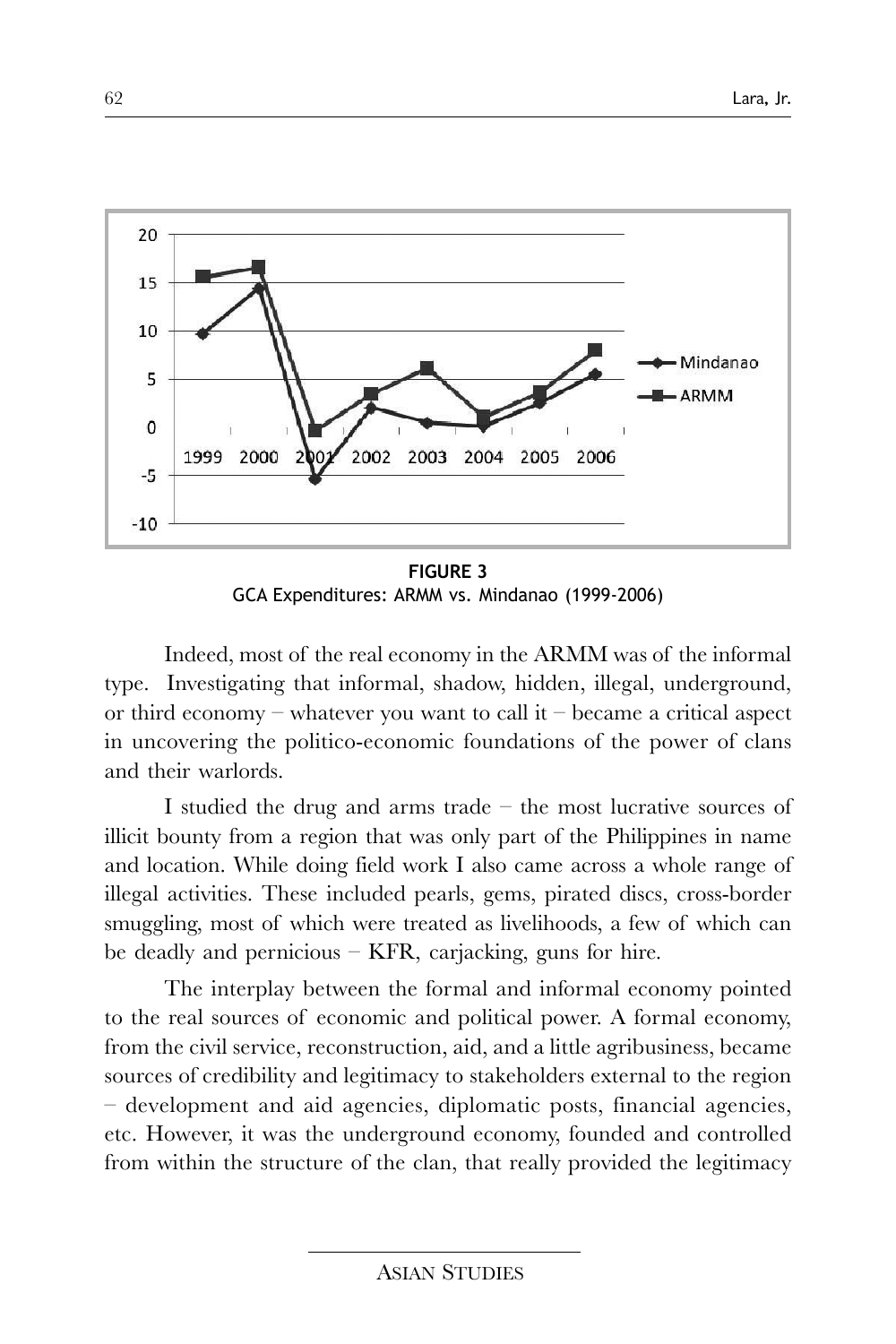necessary to capture the passive allegiance and support/acquiescence of ordinary citizens.

Yet even this analysis, I argue, has become insufficient.

## Regional networks

To confine the dynamics of power to the sub-national (ARMM) and national level neglects a new source of politico-economic power which explains the resilience of warlord clans – their links to supra-national and regional criminal networks engaged in the lucrative arms and drug trade in Southeast Asia, and their increased access to considerable amounts of foreign aid and the millions in reconstruction assistance poured into conflictaffected areas. These have enabled warlords to embellish their legitimacy and tap into a new source of wealth and power that corrodes and transcends the nation-state.

The discovery of cocaine shipments in Davao City and in Philippine waters off Eastern Visayas underlies a shocking reality that stares the nation in the face – the Philippines has become an important trans-shipment point for high-value drugs such as cocaine and heroin, as well as a global supplier and consumer of methamphetamine hydrochloride (shabu), and a wide user of methylene dioxy-methamphetamine (ecstasy).

For international security agencies these events herald a tippingpoint in the narcotics terms of trade. They demonstrate how the Philippines has evolved as a major crossroad in the global trade in illicit drugs, provoking security specialists to intensively monitor local drug networks and identify the Muslim and Christian warlords embedded in the Triad and other criminal gangs in Asia.

At the same time, international pressure has forced local intelligence operatives to trace the origin of weapons used in the Maguindanao massacre and their links to national, cross-border, and regional gun-running syndicates, including the recently aborted smuggling of firearms from Indonesia, and the landing of illegal firearms in Sulu.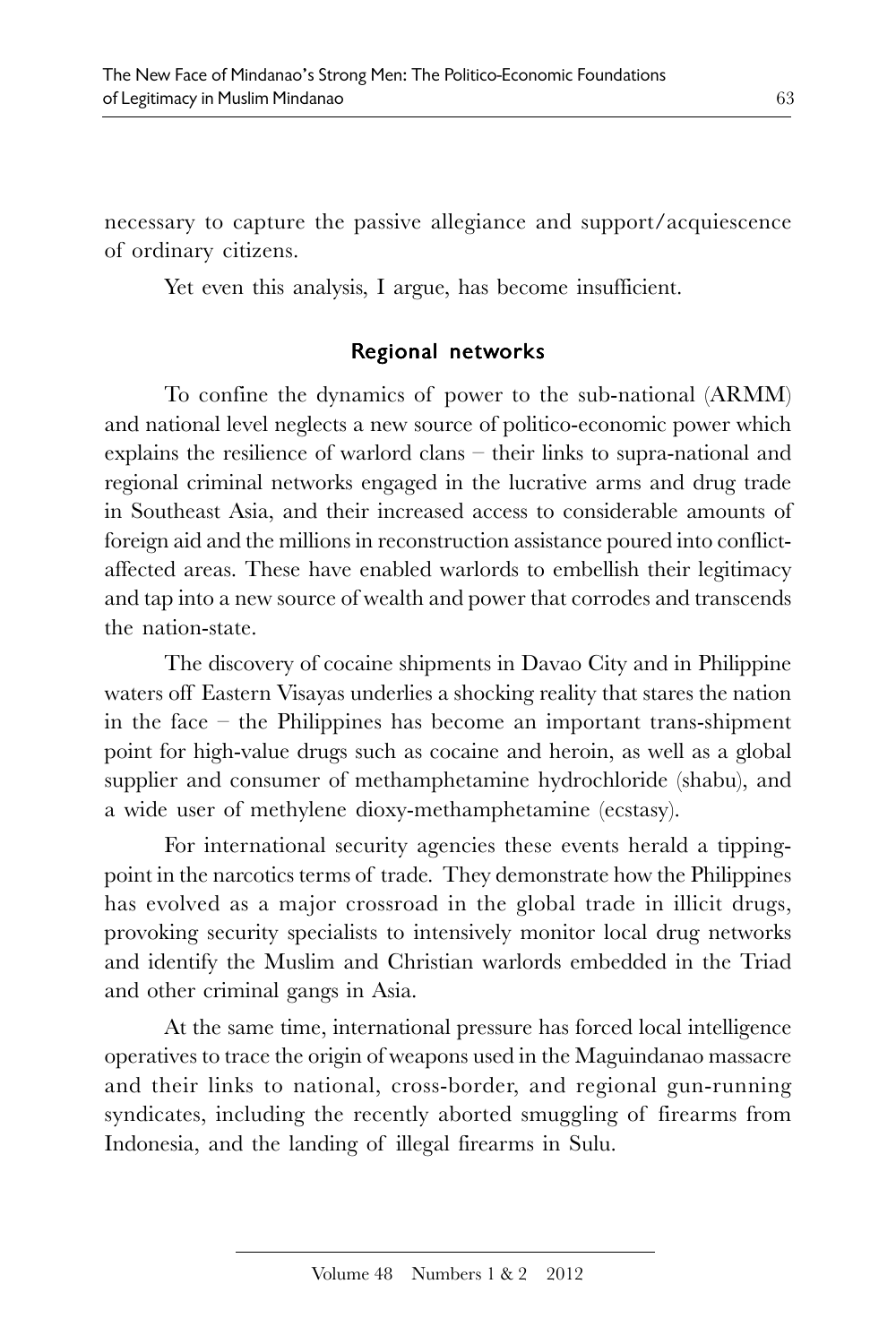The discovery of high-value weapons in the Ampatuan arsenal is alarming because of their underlying politico-military implications. One, they expose a rupture in the logistics chain that undermines existing security arrangements and military assistance programs between the Philippines and the United States. The possession of a Barrett sniper's rifle also implies that warlord clans may be engaged and harnessed in the dirty job of political assassinations. 2 Two, they indicate the extent and potential repercussions inherent in the outsourcing of armed violence that the Philippine State is engaged in – and how such policies can be manipulated by a warlord clan bent on liquidating its political opponents, instead of Muslim rebels and communist insurgents.

It highlights the alliances that lurk behind the trade in illegal drugs, illicit weapons and munitions, and the nation-state. The effective control of the illegal drug trade undoubtedly requires huge investments in firepower. The awesome resources available to warlords who can enlist and equip hundreds of paramilitaries are comparable to the costs of running a mid-sized bureaucracy. Meanwhile, continued access to weapons and the means to lug these around require the approval of the Leviathan that holds monopoly rights over the means of coercion. This uncovers an elite bargain that includes the de-facto sanctioning of a growing trade in lootable resources such as drugs. It begs an important question: how often has the Philippine State turned a blind eye to a clear and present danger in exchange for political support?

The issue resonates in the huge amounts of foreign aid and reconstruction assistance targeted towards an impoverished region reeling from both local and rebellion-related conflict. What sort of bargains have aid agencies entered into with powerful warlord clans to enable them to operate in conflict-affected areas under warlord control?

It is no secret that development assistance targeted to Maguindanao province and the ARMM regional government meant the forging of project arrangements with their overlords. The data shows how the mix of fiscal resources and foreign aid has enabled government consumption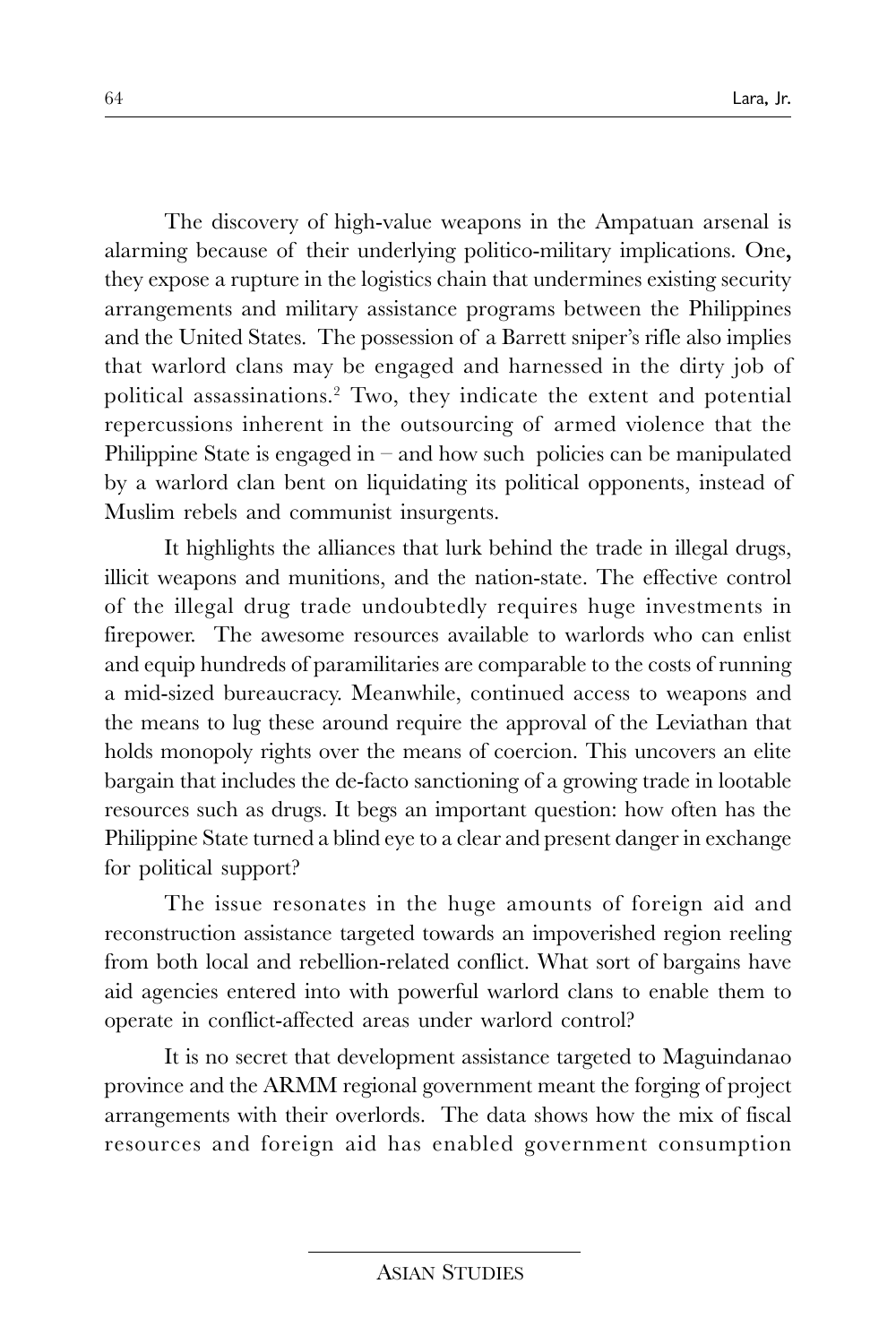expenditures in the ARMM to grow faster than in any other region in Mindanao, despite the negligible tax revenues from these areas. How ignorant or aware were aid agencies that they were negotiating with political entrepreneurs with a long history of corruption and violence?

To be sure, conflict areas outside the ARMM were also the beneficiaries of millions of dollars in infrastructure support coursed through government agencies such as the Department of Public Works and Highways (DPWH), Department of Agrarian Reform (DAR), and the Department of Agriculture. Numerous development programs directly supported by multilateral (World Bank, ADB, UN agencies) and bilateral (US, Japan, Australia) donors ostensibly meant dealing with the Muslim and Christian warlord clans of Mindanao.

While it is reasonable to expect official donors to deal directly with local officials as the authorized channels for welfare provisioning between governments, it is naïve to suggest that aid givers were ignorant of the dangers these entailed. Yet several project officers involved in Mindanao's development projects cannot help wondering if the aid money ended up in the giant mansions and expensive vehicles owned by warlords; was used in their profligate spending in the gambling capitals of the world; facilitated their purchase of the means to kill; and helped procure expensive infrastructure equipment, including the infamous backhoe.

Tracing the backhoe's provenance is strategic because it provides a way to unravel the indirect role played by government spending and aid money in the events leading to the massacre. The potential connections among violence, government spending, and aid money present a real dilemma that will linger long after Gloria Macapagal-Arroyo leaves the political stage. It will continue to fuel a growing concern among donor higher-ups about whether the integrity and viability of development programs were compromised in Mindanao. It provides the backdrop behind the temporary suspension of Mindanao operations by aid agencies such as the USAID, the Asian Development Bank (ADB), and the World Bank.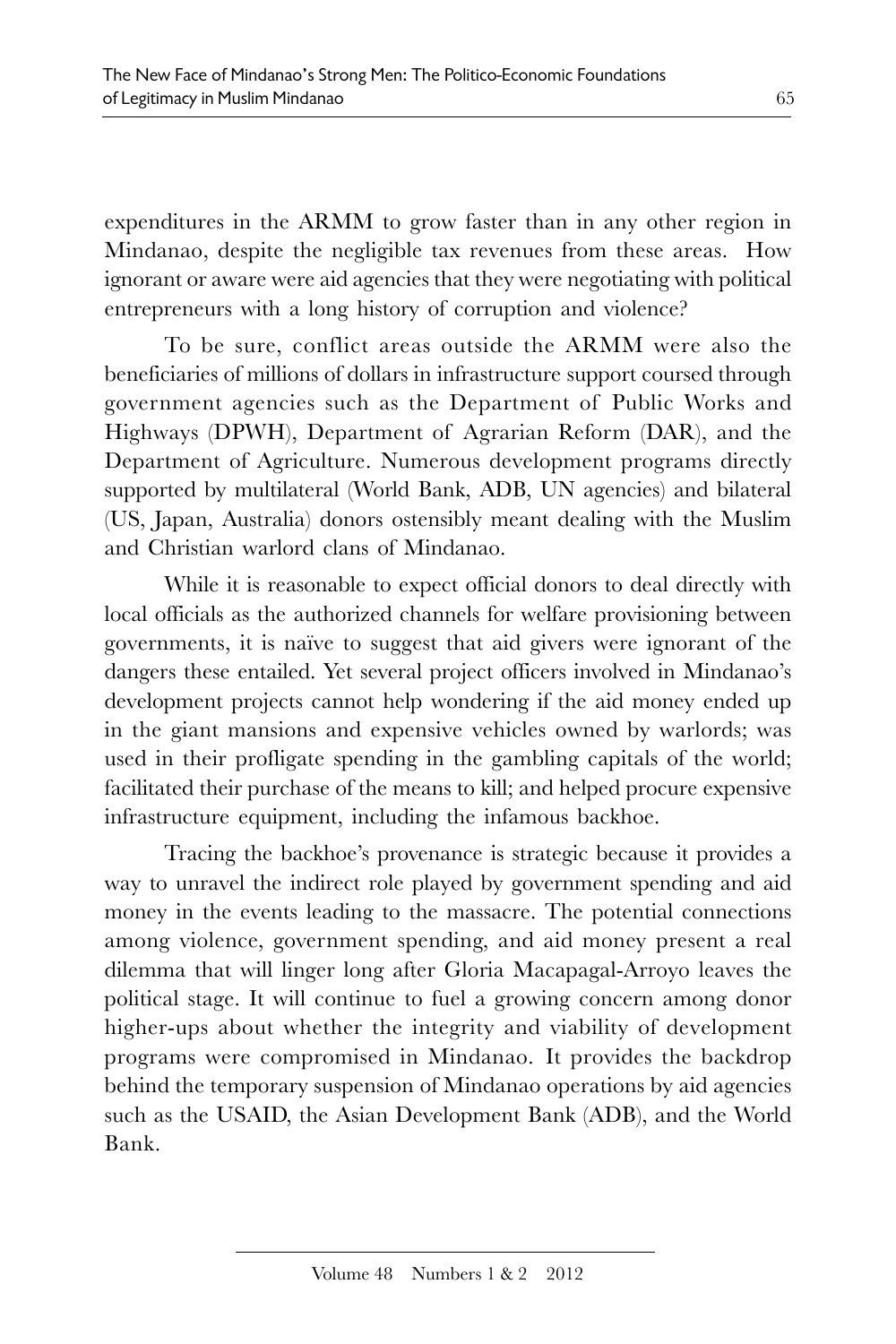Despite their often violent outcomes, the links between warlords and shadowy regional and global syndicates add another layer of legitimacy and credibility to the warlord clans. Combine this with their skills in reversing national electoral outcomes and what emerges is a new-type of warlord with a national and global profile.

Drawing from the scholarship of conflict specialists such as David Keen, Mark Duffield and William Reno, these new conditions would seem to mimic the situation in other civil wars in Eastern and Sub-Saharan Africa. But instead of junking national bureaucracies and the effective territorial control which their counterparts did elsewhere, warlords in Mindanao have found a way to manufacture consent-based political authority by allowing local people to engage in the same underground economy that survived and thrived under devolution.

This explains why the complexion of Mindanao's "strong men" has gained luster over the past decade. They were enabled by the central state to capture a large share of public funds, emboldened by a regional shadow economy that enlarged their resources, and connected to bilateral and multilateral aid agencies that helped strengthen their credibility and legitimacy.

These factors make political office more lucrative and the skill to engage in violent and protracted conflict a desired capability. They also display the changing parameters that determine people's perceptions of political legitimacy in the region. Neither Islam, nor a politician's primordial links to the royal houses of Sulu, Lanao, and Maguindanao are now sufficient to secure political office. Neither are the links to rebel armies, nor the ties that bind local "strong men" to national political elites. These layers of legitimacy will not be enough to overcome the contestation for power by ruthless entrepreneurs whose power knows no boundaries, and whose violent practice defies all norms.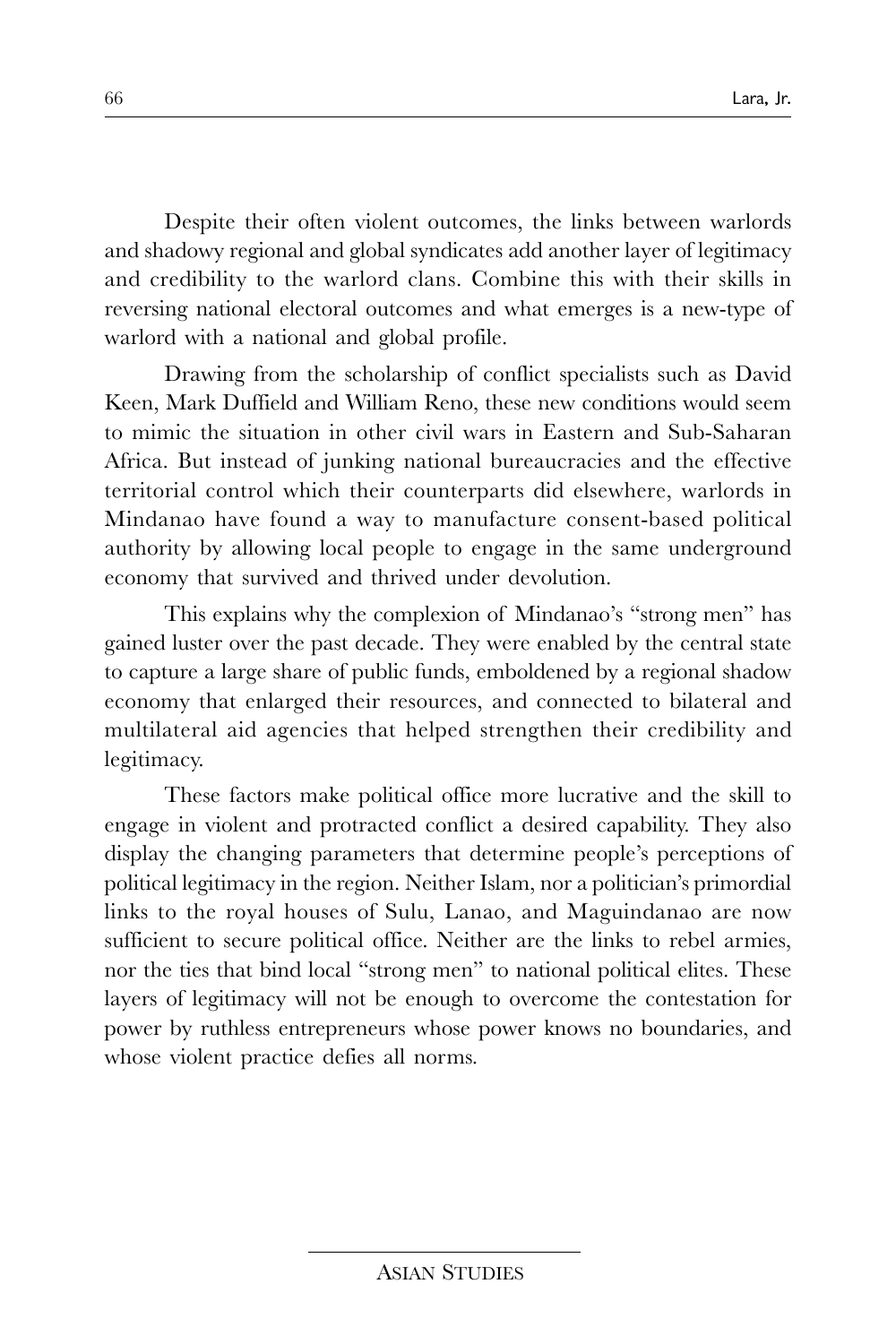#### What can be done?

It is important to voice our condemnation and to call for an end to impunity. But equally important is the need to understand what the violence in Maguindanao and elsewhere in the South is all about. Our studies demonstrate that the sources of violence at the outset of this long conflict are far different from the sources of violence that has made this conflict endure. Distinguishing between "conflict onset" and "conflict duration" is crucial. This is critical for actions of the state, civil society and the international community to have the desired, strategic impact on prospects for peace.

Peacebuilding strategies must include an understanding of how local clan-related conflict dynamics interacts with armed rebellion. Peace builders and aid agencies have often been seduced by the broader armed rebellion, the drama of insurgency, when the conditions actually indicate that we need to operate at the nexus between armed rebellion and local community conflict. More efforts to deliver agrarian reform, for example, are far more important than investing in "bantay ceasefire," "zones of peace," or even Muslim-Christian dialogues.

Scholars need to involve themselves in closely exploring the informal economy and the contestation for political influence that brings control of this economy. This will enable the true nature of political and economic exclusion to be unpacked and effectively addressed.

Finally, I think we should consider and reflect upon what the Mindanao scholar Albert Alejo refers to as the "privileging of history" in the peace negotiations and peace dialogues that accompanied the long conflict in Mindanao. Instead, a more interdisciplinary approach that harnesses sociologists, anthropologists, economists, and development and governance specialists is important to move the process forward.